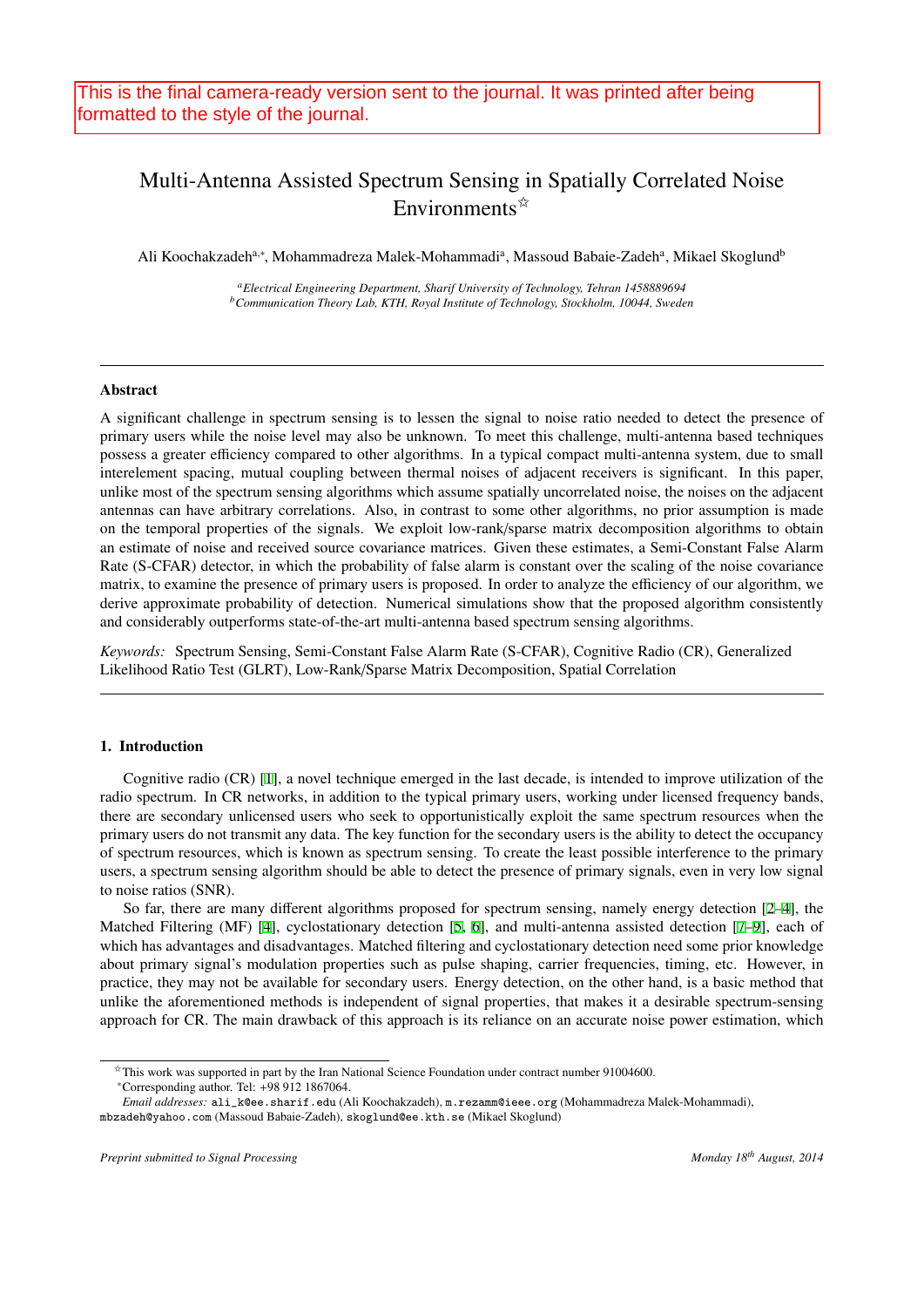makes it less practical, since noise power usually fluctuates under circumstance changes such as aging of devices, humidity, and temperature.

Multi-antenna approaches generally do not need any *priori* assumptions about primary signal properties. Specially, methods based on the eigenvalues of the received sample covariance matrix have been center of interest in the last few years, since they outperform the popular energy detection methods [7]. For instance, the maximum-to-minimum ratio eigenvalue (MME) detector employs the ratio of the maximum eigenvalue to the minimum eigenvalue of the covariance matrix of the received signal [8]. Better detection statistics, like scaled largest eigenvalue (SLE), are obtained by deriving Generalized Likelihood Ratio Test (GLRT) for spatially uncorrelated noises with equal power in [10], [11]. Furthermore, in [12], authors derive the asymptotic GLRT f[or](#page-11-3) spatially uncorrelated noises with equal or different unknown power spectral densities.

Current demands for compact multi-a[nt](#page-11-5)enna receivers lead to appearance of antenna arryas with interelement spacing much smaller than half a wavelength. As a side effect, neglecting the mutual coupling between closely spaced [ante](#page-11-6)n[nas](#page-11-7) seems to be no lon[ger](#page-11-8) practical (cf. [13–15]). Mutual coupling can cause strong correlation between noises of neighboring antennas [16]. However, there are a few algorithms that handle *spatially correlated noise* environments which also make additional assumptions on the temporal properties of the signals. For instance, [17] assumes that the temporal correlation of the primary user's signal is known up to a scalar factor, and [18] exploits cyclostationary features of the primary user's signal.

In this paper, without [ma](#page-11-9)king any assumption on the temporal properties of the primary users' signals, we propose a novel detection algorithm for an unknown spatially correlated noise environment where there are [arb](#page-11-10)itrary correlations between the noise of adjacent sensors. This method is efficient for custom spatial co[rre](#page-11-11)lations between noises as far as the noise spatial covariance matrix is sparse, meaning that the number of nonzero entries is much smaller than the total number of entries. For example, in sparse arrays of sensors, consisting of several largely spaced subarrays, due to the inter-subarray noise coupling, the noise covariance matrix may have a block diagonal structure [19, 20], which is, in effect, an sparse matrix.

This detection scheme has two steps. First, using a low-rank/sparse decomposition algorithm [21], the received signal sample covariance matrix is decomposed to the source and noise covariance matrices. Next, detection is performed using a heuristic detection statistics obtained from the decomposed matrices. Based on this detection s[tati](#page-11-12)s[tics](#page-11-13), we derive a semi-constant false alarm rate detector and approximate its probability of detection and false alarm. According to experimental results in a correlated noise environment, the proposed detector performs si[gni](#page-11-14)ficantly better than usual GLRT detectors of [10], [12] which are designed for uncorrelated noise case. Specially, the gap between the performance of the proposed method and other detectors increases when the estimation of covariance matrix becomes more accurate; i.e., when the number of samples increases.

Spatially colored noise has been considered as a more practical assumption in other communications and signal processing problems too. For [exa](#page-11-6)m[ple,](#page-11-8) in [22], the effects of spatially correlated noise in the performance of directionof-arrival estimation methods were investigated, in [23], based on this assumption, the outage probability of an optimal diversity receiver was studied, and, in [24], channel capacity of the multiple-input multiple-output (MIMO) system in the presence of spatially colored noise was derived.

This paper is organized as follows. [Afte](#page-11-15)r presenting the problem setting in Section 2, the proposed detection method is introduced in Section 3. Section 4 is [devo](#page-11-16)ted to the performance analysis of our algorithm. Section 5 provides some numerical simulations s[how](#page-11-17)ing efficiency of the proposed method, and Section 6 concludes the paper.

#### 2. System Model

We consider the problem of detecting the presence of primary users based on the signals [rec](#page-7-0)eived by an array of *M* sensors in a cognitive radio node. Each sensor collects *N* samples during the sensing time. Using these observed samples, the secondary user decides between two hypotheses  $H_0$ ,  $H_1$  denoting the absence and the presence of the primary signal, respectively.

Let  $\mathbf{y}(t) = (y_1(t), \dots, y_M(t))^T \in \mathbb{C}^{M \times 1}$  represent the vector of received samples at time instant *t*, where  $y_i(t)$  is the sample of the *i*-th sensor. Furthermore, assume  $\mathbf{s}(t) = (s_1(t), \dots, s_K(t))^T \in \mathbb{C}^{K \times 1}$  is the vector of transmitted signals from the sources at time *t*, in which  $K < M$  denotes the number of active users. Assuming that the channel is flat fading and the propagation time of the received signals across the array is much smaller than the inverse of the signals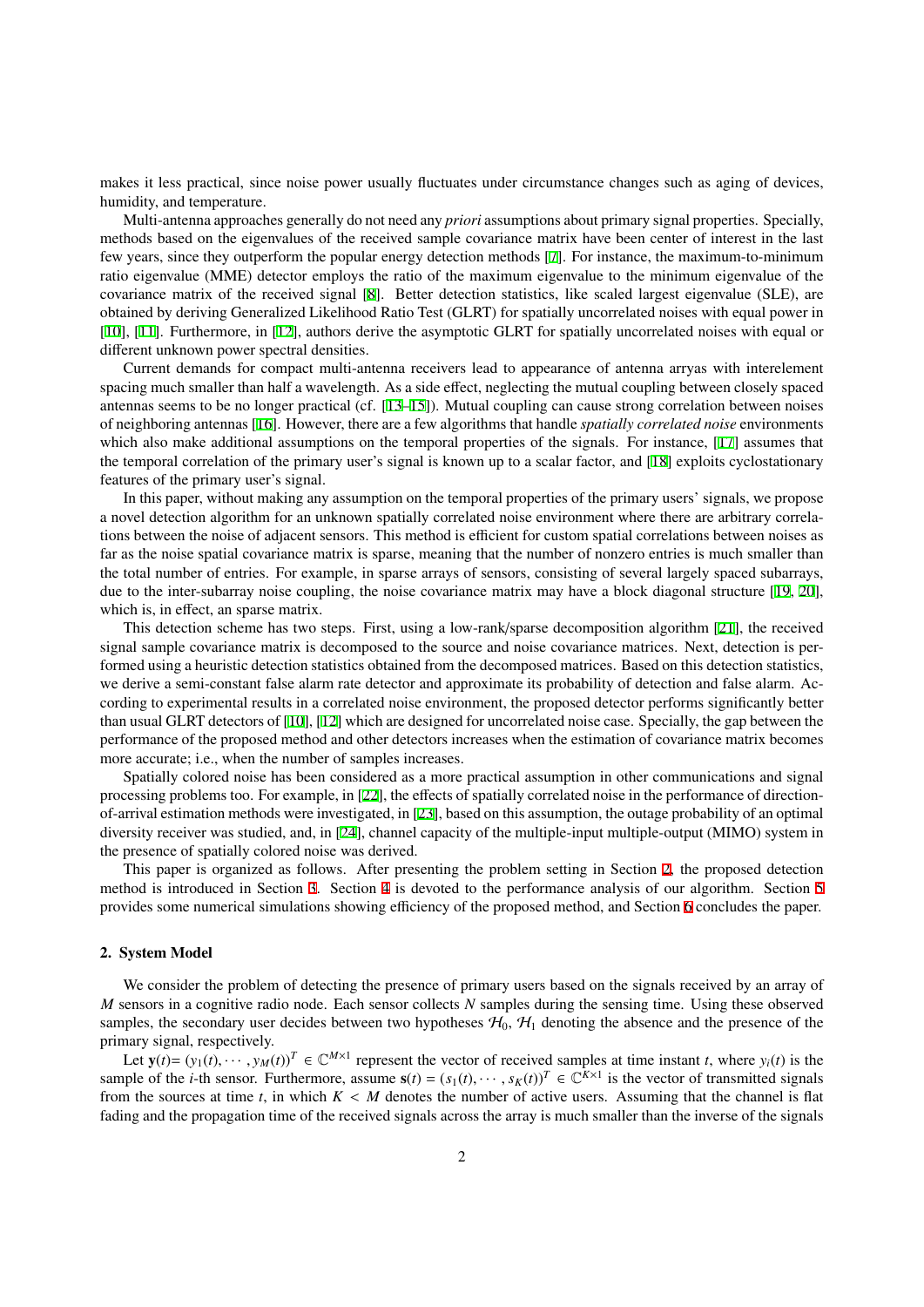bandwidth, the received signals can be modeled as

$$
\begin{cases}\n\mathcal{H}_0: \quad \mathbf{y}(t) = \mathbf{w}(t), & t = 1, \cdots, N \\
\mathcal{H}_1: \quad \mathbf{y}(t) = \mathbf{H}\mathbf{s}(t) + \mathbf{w}(t), & t = 1, \cdots, N'\n\end{cases}
$$
\n(1)

where  $\mathbf{w}(t) = (w_1(t), \dots, w_M(t))^T \in \mathbb{C}^{M \times 1}$  is the vector of noise at different sensors at time instant *t* and  $\mathbf{H} \in \mathbb{C}^{M \times K}$ is the channel matrix. Consequently, if the signals and noises are uncorrelated and zero-mean wide-sense stationary processes, we have

<span id="page-2-1"></span><span id="page-2-0"></span>
$$
\begin{cases} \mathcal{H}_0: \quad \mathbf{R}_y = \mathbf{R}_w \\ \mathcal{H}_1: \quad \mathbf{R}_y = \mathbf{R}_x + \mathbf{R}_w \end{cases}
$$
 (2)

where  $\mathbf{R}_x = \mathbf{H} \mathbf{R}_s \mathbf{H}^H$  and  $\mathbf{R}_y$ ,  $\mathbf{R}_s$ ,  $\mathbf{R}_w$  are the covariance matrices of received signals, transmitted signals, and noises, respectively. Let  $\hat{\mathbf{R}}_{y} \triangleq \frac{1}{N} \sum_{t=1}^{N} \mathbf{y}(t) \mathbf{y}^{H}(t)$ ,  $\hat{\mathbf{R}}_{s} \triangleq \frac{1}{N} \sum_{t=1}^{N} \mathbf{s}(t) \mathbf{s}^{H}(t)$ ,  $\hat{\mathbf{R}}_{w} \triangleq \frac{1}{N} \sum_{t=1}^{N} \mathbf{w}(t) \mathbf{w}^{H}(t)$  be the sample covariance matrices for **y**, **s**, **w**, respectively. Similarly,  $\hat{\mathbf{R}}_y = \hat{\mathbf{R}}_w$  and  $\hat{\mathbf{R}}_y = \hat{\mathbf{R}}_x + \hat{\mathbf{R}}_w$  under  $\mathcal{H}_0$  and  $\mathcal{H}_1$  hypotheses, respectively, in which  $\hat{\bf R}_x = H\hat{\bf R}_sH^H$ . Assuming **w** is zero mean Gaussian with covariance matrix  ${\bf R}_w$ , the sample covariance matrix  $\hat{\mathbf{R}}_{w}$  would have central Wishart distribution with *N* degrees of freedom [25]. Define  $\mathbf{Q} = \hat{\mathbf{R}}_{w} - \mathbf{R}_{w}$  as the disturbance of sample covariance matrix due to finite samples, *N*. Obviously, as  $N \to \infty$ ,  $Q \to 0$ .

In most of previous work, it is assumed that  $\mathbf{R}_w$  is diagonal; that is, noise is spatially white [7, 8]. In this paper, a more general and practical assumption is made on correlation between the noises. Mutual coupling between antennas of an array is usually a source of this correlation [26] which is a functio[n of](#page-11-18) interelement spacing. Roughly speaking, the larger the distance between elements, the less mutual coupling, and, consequently, the less correlation between thermal noises. In this fashion, we consider an antenna array whose adjacent sensors have correl[ate](#page-11-3)[d](#page-11-5) noises, while the noises on non-adjacent sensors are uncorrelated or weakly correlated due to their longer distances. Therefore,  $\mathbf{R}_w$  has many zero elements, and, hence, is a sparse matr[ix](#page-11-19) with large values on or close to the diagonal. Furthermore, it is easy to show that rank( $\mathbf{R}_x$ )  $\leq K$ , so if  $K \ll M$ ,  $\mathbf{R}_x$  is a low-rank matrix. In this paper, we consider the case where  $\mathbf{R}_w$ is unknown with some non-zero off-diagonal entries.

#### 3. The proposed method

A common solution for obtaining an asymptotically optimal detection statistics is to implement the GLRT [27]. However, for the spatially correlated noise case, the GLRT criterion leads to solving a non-convex optimization problem that, in general, cannot be easily solved (See Appendix A). To overcome this difficulty, we use a different approach to solve the detection problem. Prior to stating our method, we first make the following assumptions that will be used in the sequel.

Assumption 1. *For the detection problem given in* (1) *[and simplified](#page-7-1) in* (2)*, it is assumed that*

- *(i) The number of sources is unknown and much smaller than the number of sensors; i.e., K* ≪ *M. Furthermore, the sources can be correlated or even coherent.*
- *(ii) The noises on the sensors are zero-mean Gaus[si](#page-2-0)an with cross-corre[la](#page-2-1)tions on a few sensors. In other words,* R<sup>w</sup> *is non-zero on the diagonal and a few o*ff*-diagonal entries. Hence,* R<sup>w</sup> *is a sparse matrix, and we assume that its support, the set of non-zero entries, is known. In practice, using the information from the array geometry, we can assume that the noises on the adjacent sensors are correlated, while others are uncorrelated.*
- *(iii) The signals* s(*t*) *and noises* w(*t*) *are uncorrelated and zero-mean.*

Taking the above assumptions into account, under  $\mathcal{H}_1$  hypothesis, the covariance matrix of the received signals is formed as the sum of a low-rank matrix  $\mathbf{R}_{\mathbf{x}}$  and a sparse matrix  $\mathbf{R}_{\mathbf{w}}$ . Consequently, we can exploit low-rank/sparse matrix decomposition algorithms [21] to decompose  $\mathbf{R}_x$  and  $\mathbf{R}_w$  from the  $\mathbf{R}_y$  matrix. Since we know the support of  $\mathbf{R}_{w}$ , this assumption reduces the decomposition problem to a matrix completion problem [28]. In matrix completion problem, the goal is to recover a low-rank matrix by observing a set of its entries. Using  $\mathbf{R}_v$ , we wish to recover the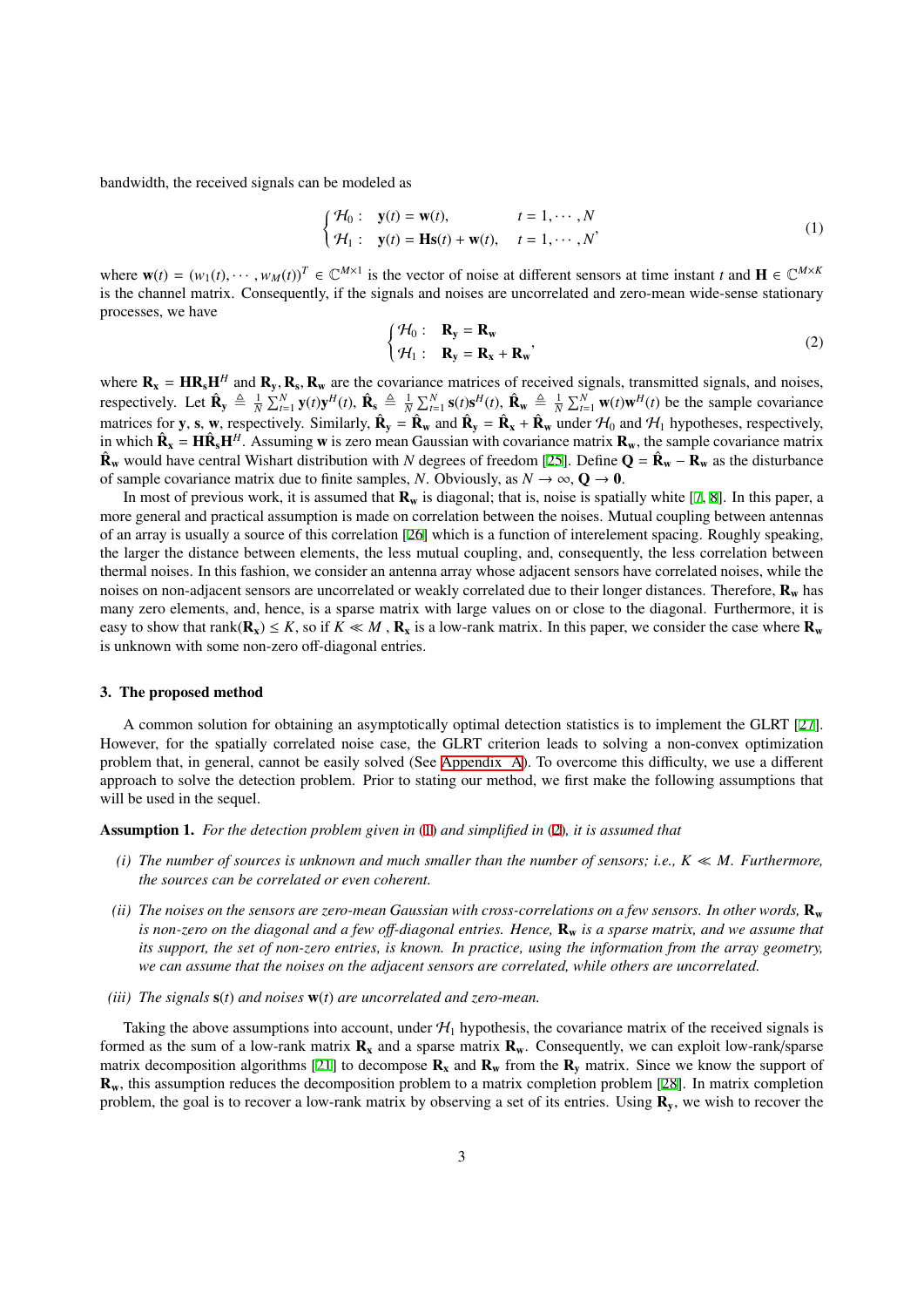low-rank matrix  $\mathbf{R}_x$ , whose entries are equal to  $\mathbf{R}_y$  outside of the support of  $\mathbf{R}_w$ . Let Ω be the set of all  $(i, j)$  entries with  $[\mathbf{R}_{w}]_{ij} = 0$ . Mathematically speaking, the rank minimization problem is formulated as

$$
\min_{\mathbf{X}} \text{rank}(\mathbf{X}) \text{ s.t. } \mathcal{P}_{\Omega}(\mathbf{X}) = \mathcal{P}_{\Omega}(\mathbf{R}_{\mathbf{y}}),
$$
\n(3)

where  $\mathcal{P}_{\Omega}$  is the projection onto the set  $\Omega$ ; that is,

$$
[\mathcal{P}_{\Omega}(\mathbf{X})]_{ij} = \begin{cases} [\mathbf{X}]_{ij} & (i, j) \in \Omega \\ 0 & o.w. \end{cases}.
$$

In general, the rank minimization problem (3) is NP-hard and nonconvex [29]. A well-known convex relaxation for this problem is replacing the rank(**X**) with the nuclear norm,  $||\mathbf{X}||_* = \sum_{i=1}^{M} \sigma_i(\mathbf{X})$ , leading to [30]:

<span id="page-3-0"></span>
$$
\min_{\mathbf{X}} \|\mathbf{X}\|_{*} \text{ s.t. } \mathcal{P}_{\Omega}(\mathbf{X}) = \mathcal{P}_{\Omega}(\mathbf{R}_{\mathbf{y}}). \tag{4}
$$

Under some mild conditions, problems  $(3)$  and  $(4)$  will meet the same solutions with overw[helm](#page-11-20)ing probability  $[30]$ .<sup>1</sup> However, in practice, only an estimation of  $\mathbf{R}_y$ , i.e.  $\hat{\mathbf{R}}_y$ , is available, where  $\hat{\mathbf{R}}_y = \mathbf{R}_y + \mathbf{Q}$ , and  $\mathbf{Q}$  is the disturbance term due to the finite number of samples. To alleviate the effect of finite number of samples, we use the following program:

$$
\tilde{\mathbf{R}}_{\mathbf{x}} = \arg\min_{\mathbf{X}} \left\{ \mu ||\mathbf{X}||_{*} + ||\mathcal{P}_{\Omega}(\mathbf{X}) - \mathcal{P}_{\Omega}(\hat{\mathbf{R}}_{\mathbf{y}})||_{F} \middle| \mathbf{X} \geq \mathbf{0} \right\},\tag{5}
$$

in which  $X \ge 0$  indicates that X is a positive semidefinite matrix,  $\|\cdot\|_F$  denotes the Frobenius norm, and  $\mu > 0$ is a regularization parameter. The decomposed noise covariance matrix  $\tilde{\mathbf{R}}_{w}$  is then obtained by  $\tilde{\mathbf{R}}_{w} = \hat{\mathbf{R}}_{y} - \tilde{\mathbf{R}}_{x}$ . Notice that in (5), contrary to the common formulation (the regular LASSO approach [31]), the data fidelity term  $(||\mathcal{P}_{\Omega}(\mathbf{X}) - \mathcal{P}_{\Omega}(\hat{\mathbf{R}}_{\mathbf{y}})||_F)$  is not squared. This allows us to select the regularization parameter, similar to the squareroot LASSO approach [32], independent from the scaling of the covariance of Q. Although the square-root LASSO approach has a slightly lower performance than the regular LASSO [32, 33], having a fixed regularization parameter makes the matr[ix](#page-3-0) decomposition step less vulnerable to the disturbance term Q. As a res[ult](#page-11-21), the decomposition step becomes less dependent on the SNR value, which is desirable for our spectrum sensing algorithm, as the SNR value is assumed to be unkno[wn](#page-11-22). The optimization problem (5) can be converted to a semidefinite programming (SDP) as shown in Appendix C; thus, it can be solved using efficient solvers l[ike](#page-11-22) [SDP](#page-11-23)T3 [34] and SeDuMi [35].

In the case that the support of  $\mathbf{R}_{w}$  is unknown to us, the following program is applicable:

$$
(\tilde{\mathbf{R}}_{\mathbf{x}}, \tilde{\mathbf{R}}_{\mathbf{w}}) = \arg\min_{(\mathbf{L}, \mathbf{S})} \left\{ \mu_1 ||\mathbf{L}||_* + \mu_2 ||\mathbf{S}||_1 + ||\hat{\mathbf{R}}_{\mathbf{y}} - \mathbf{L} - \mathbf{S}||_F \middle| \mathbf{L} \ge \mathbf{0}, \mathbf{S} > \mathbf{0} \right\},\tag{6}
$$

in which  $\mu_1 > 0$  and  $\mu_2 > 0$  are regularization parameters,  $S > 0$  means that S is positive definitive, and  $||S||_1 = \sum_{i,j} |S|_j|$ . Following the same argument as in Appendix C, the program (6) can be formulated as an S Since the programs (5) and (6) are convex, they can be solved using conventional convex optimization tools like CVX [36].

Now, using the decomposed covariance matrices  $\tilde{R}_x$  and  $\tilde{R}_w$ , we can detect the presence of the primary signal. If the signal is absent,  $\mathbf{R_x} = 0$ ; thus, the received [power on the s](#page-10-2)ensors is com[ple](#page-3-1)tely due to the noise term. In this case, the diagonal entries [of](#page-3-0)  $\mathbf{R}_{v}$  c[or](#page-3-1)respond to the noise power on each sensor. On the other hand, if the signal is present,  **is a non-zero matrix with positive entries on the diagonal, representing the received power of the sources on each** sensor. Taking these facts into account, a heuristic detection rule can be formulated by comparing the ratio of the total received power of the sources to the total received power. More specifically, we perform the following test

<span id="page-3-2"></span><span id="page-3-1"></span>
$$
T = \frac{\text{tr}(\tilde{\mathbf{R}}_{\mathbf{x}})}{\text{tr}(\hat{\mathbf{R}}_{\mathbf{y}})} \underset{\mathcal{H}_0}{\geqslant} \gamma,\tag{7}
$$

<sup>&</sup>lt;sup>1</sup>Though  $P_{\Omega}$  does not satisfy the conditions in [30, Theorem 7], our numerical simulations confirm that (3) and (4) share the same solutions.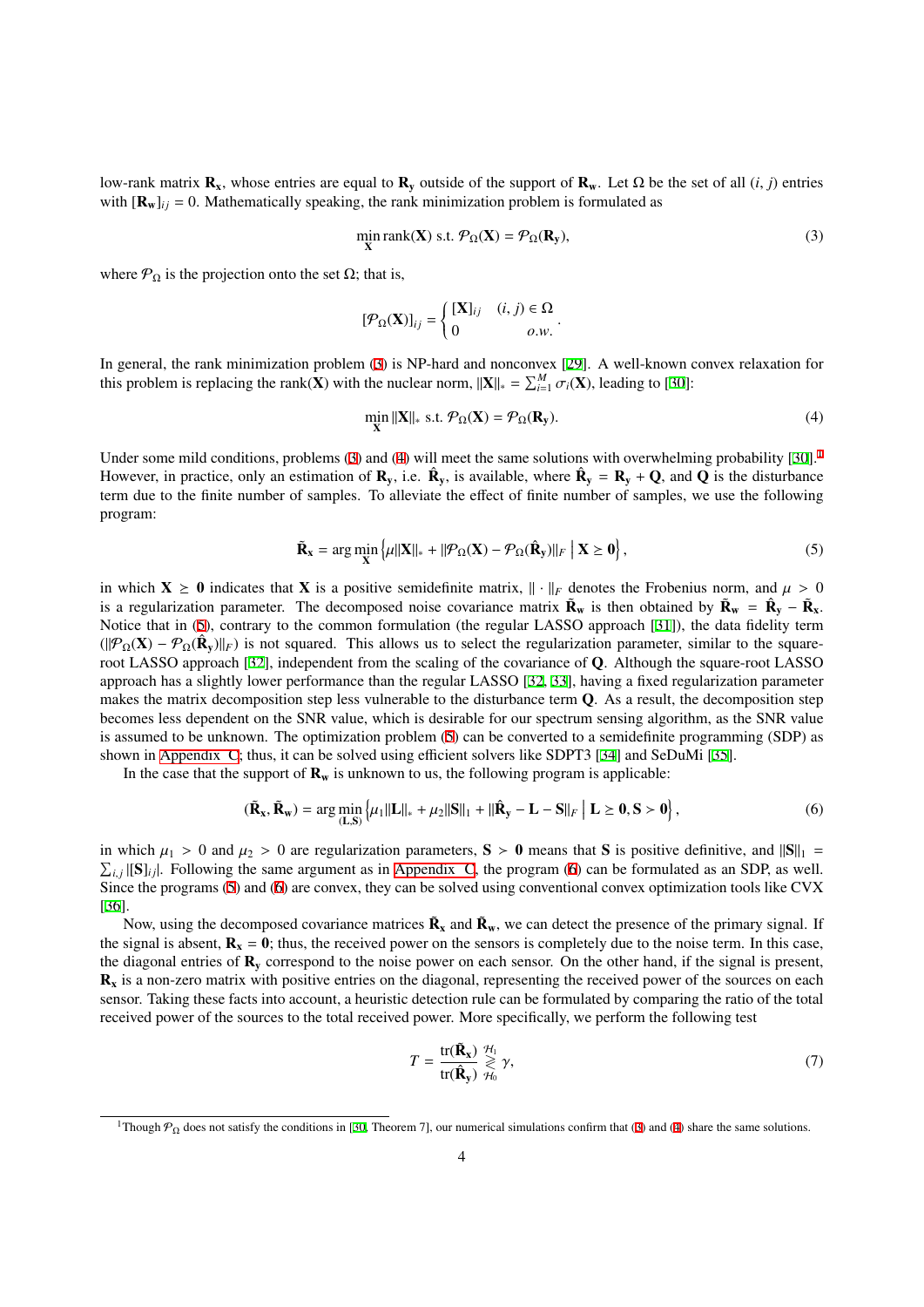where tr(·) designates the trace of a matrix and  $\gamma$  is the detection threshold computed approximately in Section 4.1 or can be computed using numerical simulations. If matrix decomposition could be done perfectly, i.e.  $\tilde{R}_x = R_x$ , *T* would become zero under  $H_0$  hypothesis, and a non-zero value under  $H_1$ . Therefore, we could detect the primary signal perfectly in almost any SNR value. However, in practice, the disturbance matrix  $Q$ , caused by the finite number of samples, acts as an additive noise and degrades the performance of the low-rank/sparse matrix decomposi[tion](#page-4-0) algorithm. For instance, when the primary signal is not present, the output of the decomposition algorithm,  $\tilde{R}_x$ , is not equal to 0 and has many nonzero but small entries.

It is also possible to introduce other detection tests on the  $\tilde{R}_x$  matrix, which can perform similar to (7). For instance, one can use  $\|\tilde{\mathbf{R}}_x\|_F/\|\hat{\mathbf{R}}_y\|_F$  or  $\lambda_{\max}(\tilde{\mathbf{R}}_x)/\lambda_{\min}(\hat{\mathbf{R}}_y)$  as detection statistics, where  $\lambda_{\max}(\cdot)$  and  $\lambda_{\min}(\cdot)$  represent the largest and smallest eigenvalues of a matrix. However, numerical simulations reveal that the mentioned ratio detectors have similar performances (see Section 5). In the sequel, we derive an approximate performance analysis for the trace ratio test (7).

#### 4. Performance Analysis

The per[f](#page-3-2)ormance of the sensing algorithm depends on the selected threshold value  $\gamma$ . In this section, we compute the threshold value in a way that the probability of false alarm is constant with the scaling of the noise covariance matrix. This criterion is referred to as Semi-Constant False Alarm Rate (S-CFAR) in the sequel. Let  $p_d \triangleq P(T > \gamma | \mathcal{H}_1)$ be the probability of detection and  $p_f \triangleq P(T > \gamma | \mathcal{H}_0)$  be the probability of false alarm. We determine  $p_f$  as a function of γ.

Determining the distribution of *T* under both  $H_0$  and  $H_1$  hypotheses seems to be very tricky because  $\tilde{R}_w$  and  $\tilde{R}_x$ are the outputs of a highly nonlinear matrix decomposition algorithm. Nevertheless, a naive approach is to simply run a large number of simulations to extract the best  $\gamma$  value to gain the given  $p_f$ . To ease the burden of computations, we derive some approximations for the threshold value using some simplifying assumptions about the matrix decomposition procedure.

In the following subsections, we approximate a threshold for the S-CFAR. Then, to characterize the effectiveness of the detector, we study its performance in two cases. First, considering the imperfection of the decomposition algorithm, we approximate the probability of detection of the proposed detector. Second, neglecting this imperfection (i.e., assuming we are using an ideal decomposition algorithm), we derive the exact probability of detection which gives an insight to the effect of using an actual decomposition algorithm.

Since  $\mathbf{R}_w$  is unknown to the secondary users but is needed to determine the threshold value, in the sequel, we assume that the sensing algorithm estimates  $\mathbf{R}_w$ .  $\mathbf{R}_w$  can be estimated using the results from the matrix decomposition. Furthermore, a simple but more accurate approach is to average  $\mathbf{R}_{w}$  in the few recent times that the spectrum sensing algorithm has been executed, assuming that the noise properties do not change rapidly.

#### *4.1. An approximation for the threshold*

<span id="page-4-0"></span>Under  $H_0$  hypothesis,  $\mathbf{R}_x = \mathbf{0}$  and  $\hat{\mathbf{R}}_y = \mathbf{R}_w + \mathbf{Q}$ . Throughout numerical simulations, we observed that due to absence of the low-rank matrix,  $Q$  leaks to the low-rank output of the matrix decomposition algorithm. Accordingly, a simple approximation would be to replace  $\tilde R_x$  with  $Q$  and analyze its distribution instead. In this case, we assume that the sparse matrix  $\mathbf{\tilde{R}}_{w}$  is exactly recovered. Although it is not theoretically provable, numerical simulations show that the simplified distribution function looks similar to the original one. Moreover, the error caused by approximation of the threshold value  $\gamma$  is negligible. In summary, we analyze the following random variable

$$
T' = \frac{\left|\text{tr}(\mathbf{Q})\right|}{\text{tr}(\hat{\mathbf{R}}_{\mathbf{y}})},
$$

as an approximation for  $T|\mathcal{H}_0$  to determine the probability of false alarm,  $p_f$ . Figure 1 shows that  $T|\mathcal{H}_0$  is closely approximated by T', under simulation conditions defined in Section 5, with  $\mathbf{R}_{w} = \mathbf{R}_{w}^{(1)}$  and  $N = 100$ .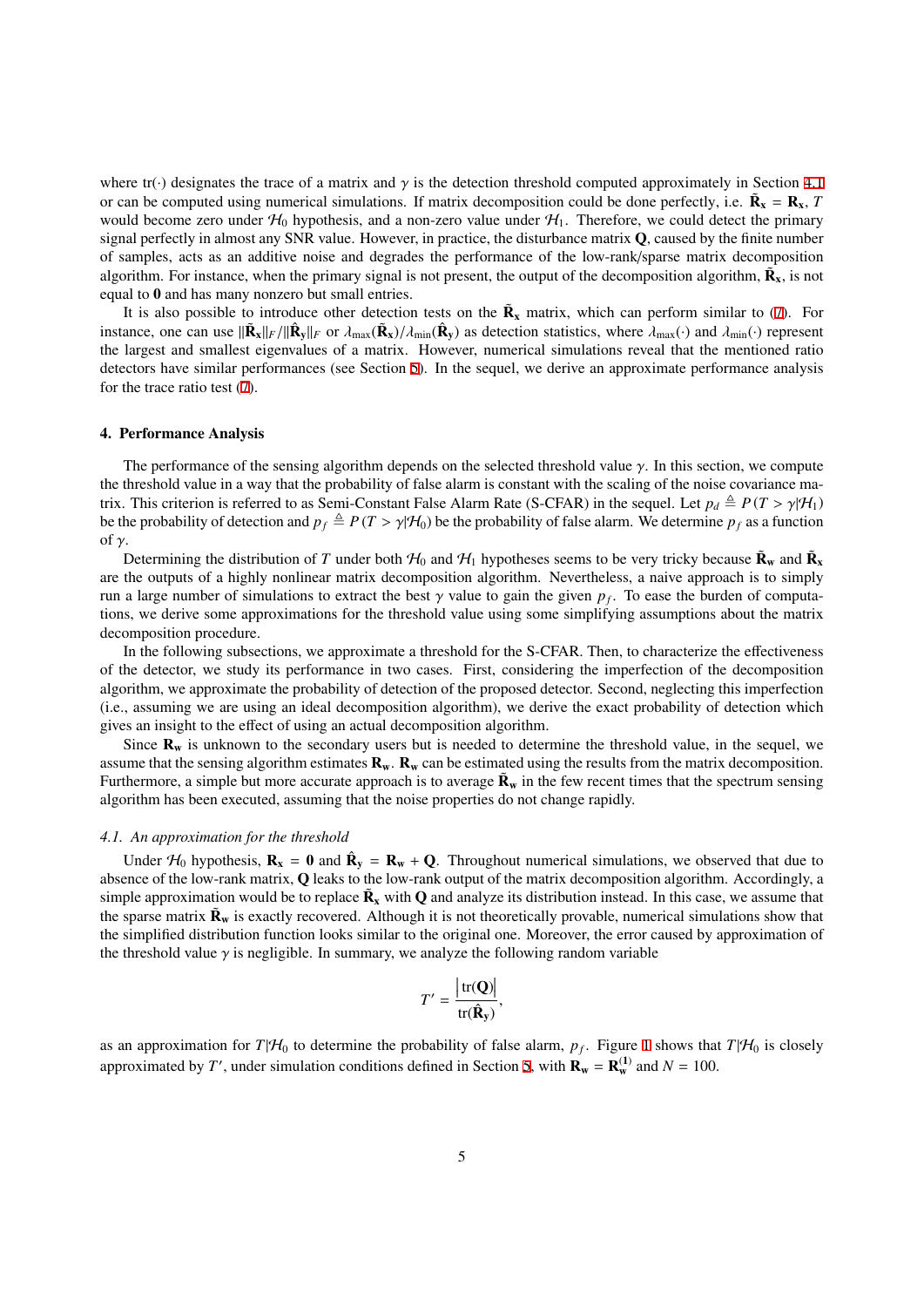

Figure 1: Comparison between empirical CDF of  $F_T(x)$  and  $F_{T'}(x)$ . The simulation is done for  $N = 2000$  and other parameters described in Section 5, with  $\mathbf{R}_{\mathbf{w}} = \mathbf{R}_{\mathbf{w}}^{(1)}$ .

The probability of false alarm is

$$
p_f = P(T > \gamma | \mathcal{H}_0) \simeq P(T' > \gamma | \mathcal{H}_0)
$$

$$
= P\left(\frac{|\text{tr}(\hat{\mathbf{R}}_w - \mathbf{R}_w)|}{\text{tr}(\hat{\mathbf{R}}_w)} > \gamma\right).
$$

Let  $P(\text{tr}(\hat{\mathbf{R}}_w) - \text{tr}(\mathbf{R}_w) > 0) = 1 - P(\text{tr}(\hat{\mathbf{R}}_w) - \text{tr}(\mathbf{R}_w) < 0) = \eta$ . After simple algebraic manipulations, we get

<span id="page-5-0"></span>
$$
\eta \left( 1 - F\left(\frac{\text{tr}(\mathbf{R}_{\mathbf{w}})}{1 - \gamma}\right) \right) + (1 - \eta) F\left(\frac{\text{tr}(\mathbf{R}_{\mathbf{w}})}{1 + \gamma}\right) - p_f = 0, \tag{8}
$$

where  $F(z) = P(\text{tr}(\hat{\mathbf{R}}_w) \le z)$  is cumulative density function (CDF) of trace of a Wishart matrix approximated using equation (B.2) in Appendix B, and we have  $\eta = 1 - F(\text{tr}(\mathbf{R}_{w}))$ .  $\gamma$  can be computed by solving equation (8) using numerical methods. It can be easily verified that the probability of false alarm is constant over scaling of the noise covariance matrix  $\mathbf{R}_{w}$ .

#### *4.2. Dete[ction](#page-10-3) pr[obability](#page-9-0)*

When a primary source is present, determining the exact distribution function of *T* is difficult, even in the case of uncorrelated white noise. However, in practice, we observed that due to non-ideality of the matrix decomposition algorithm and the presence of matrix  $Q$  acting as an additive noise, the matrix  $Q$  partly leaks into  $\tilde{R}_x$ . In other words,  $\tilde{\mathbf{R}}_{\mathbf{x}}|\mathcal{H}_1$  is highly correlated to  $\mathbf{R}_{\mathbf{x}} + \alpha \mathbf{Q}$ , where  $0 < \alpha \le 1$  is a constant representing the portion of leakage of  $\mathbf{Q}$  into  $\tilde{\mathbf{R}}_{\mathbf{x}}$ . A rule of thumb approximation for this imperfection of the decomposition step is to set  $\alpha = 1$ ; that is, we assume that Q is mainly absorbed by  $\tilde{R}_x$ . The exact value of  $\alpha$  generally depends on the aspects of the problem and the algorithm used in the decomposition process.

Following the above reasoning, we analyze the following random variable

$$
T'' = \frac{\text{tr}(\mathbf{R}_x + \mathbf{Q})}{\text{tr}(\hat{\mathbf{R}}_y)}
$$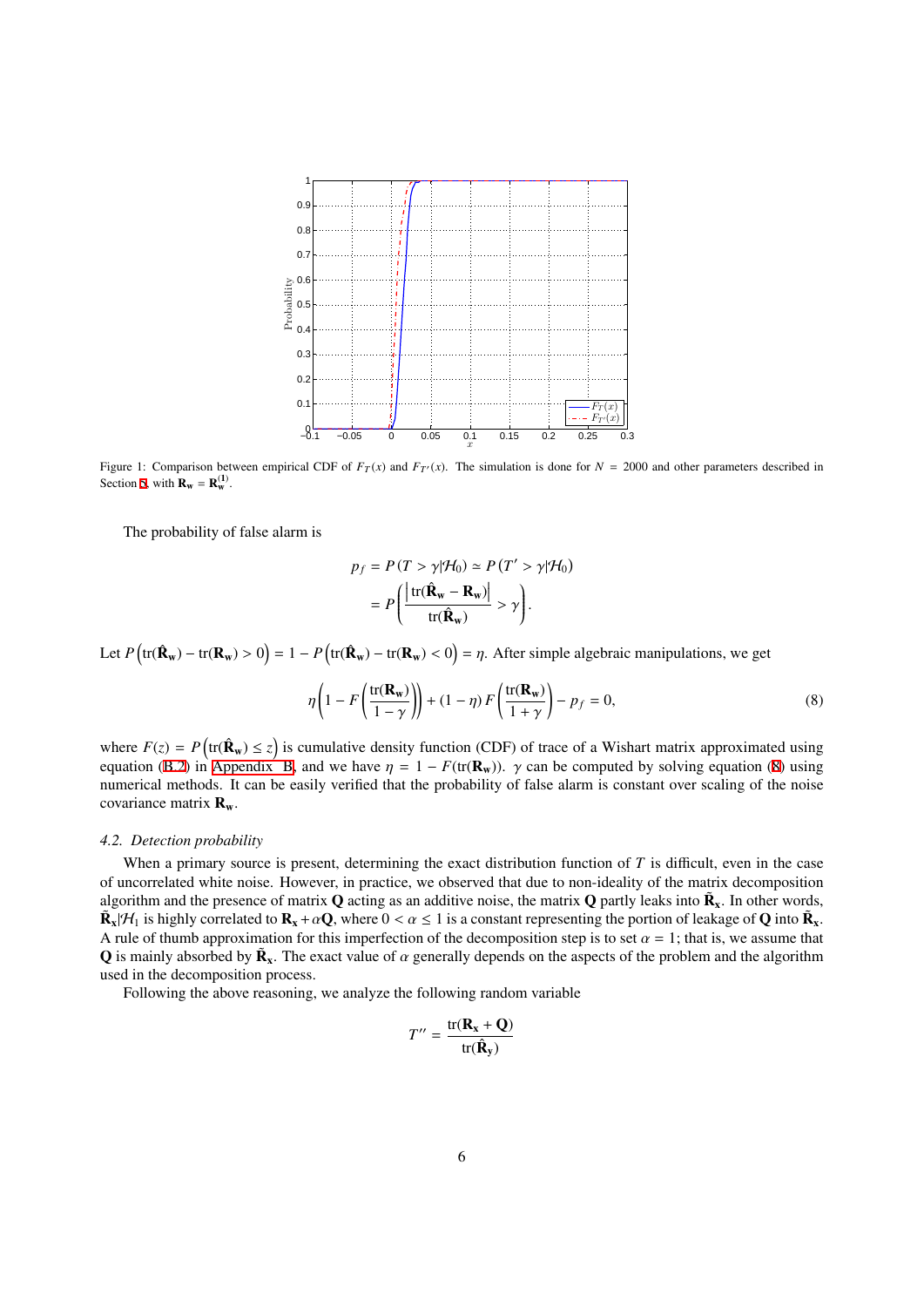as an approximation of  $T|\mathcal{H}_1$ . This gives

$$
p_d = P(T > \gamma | \mathcal{H}_1) \simeq P(T'' > \gamma | \mathcal{H}_1)
$$
  
=  $P\left(\frac{\text{tr}(\mathbf{R}_x + \hat{\mathbf{R}}_w - \mathbf{R}_w)}{\text{tr}(\hat{\mathbf{R}}_y)} > \gamma\right)$   
=  $P\left(\text{tr}(\hat{\mathbf{R}}_w) > \frac{\text{tr}(\mathbf{R}_w)}{1 - \gamma} - \text{tr}(\mathbf{R}_x)\right).$   

$$
p_d \simeq 1 - F\left(\frac{\text{tr}(\mathbf{R}_w)}{1 - \gamma} - \text{tr}(\mathbf{R}_x)\right),
$$
 (9)

Thus,

where  $F(z)$  is the CDF function of trace of a Wishart matrix approximated using equation (B.2) in Appendix B.

In addition to the above approximation, we can find the probability of detection  $p_d^*$ , for an ideal case that the decomposition is done perfectly. Substituting  $\tilde{\mathbf{R}}_{x}$  by  $\mathbf{R}_{x}$ , we can write

<span id="page-6-1"></span><span id="page-6-0"></span>
$$
p_d^* = P\left(\frac{\text{tr}(\mathbf{R_x})}{\text{tr}(\mathbf{R_x} + \hat{\mathbf{R}}_w)} > \gamma\right).
$$
  

$$
p_d^* = F\left(\frac{1 - \gamma}{\gamma} \text{tr}(\mathbf{R_x})\right).
$$
 (10)

.

Thus,

Although this is not the case that happens in practice, by improving the low-rank/sparse decomposition algorithm and increasing its robustness to noise, the actual  $p_d$  can approach to the ideal  $p_d^*$ .

#### 5. Experimental Results

The proposed spectrum sensing algorithm is simulated with *M* = 6, *K* = 1. We consider a uniform linear array of antennas with interelement spacing equal to one third wavelength of the transmitted signal. The transmitted signal is independently and identically distributed realizations of a complex zero-mean Gaussian distribution. We perform the simulations with the following noise covariance matrices:

$$
\mathbf{R}_{w}^{(1)} = \begin{bmatrix} 0.7 & 0.2 & 0.0 & 0.0 & 0.0 & 0.0 \\ 0.2 & 1.9 & 0.5 & 0.0 & 0.0 & 0.0 \\ 0.0 & 0.5 & 1.2 & -0.4j & 0.0 & 0.0 \\ 0.0 & 0.0 & 0.4j & 1.4 & 0.2 & 0.0 \\ 0.0 & 0.0 & 0.0 & 0.2 & 0.5 & 0.4 \\ 0.0 & 0.0 & 0.0 & 0.0 & 0.4 & 1.3 \end{bmatrix}
$$

$$
\mathbf{R}_{w}^{(2)} = \begin{bmatrix} 0.8 & 0.0 & 0.5 & 0.0 & 0.0 & -0.6j \\ 0.0 & 1.0 & 0.0 & 0.0 & 0.0 & 0.5j \\ 0.5 & 0.0 & 1.3 & 0.0 & 0.0 & 0.0 \\ 0.0 & 0.0 & 0.0 & 0.8 & 0.4j & 0.0 \\ 0.0 & 0.0 & 0.0 & -0.4j & 1.1 & 0.0 \\ 0.6j & -0.5j & 0.0 & 0.0 & 0.0 & 1.2 \end{bmatrix}
$$

The first choice corresponds to the case that neighboring antennas have spatially colored noises. By the second choice, it is shown that the proposed algorithm can still work efficiently with arbitrary but sparse  $\mathbf{R}_w$ 's. If the support of  $\mathbf{R}_{\mathbf{w}}$  is known, an assumption in these simulations, we can use matrix completion methods to recover  $\mathbf{R}_{\mathbf{w}}$  which, indeed, leads to more accurate estimates. However, we can also exploit low-rank/sparse decomposition algorithms to recover  $\mathbf{R}_w$  when its support is unknown. We use the CVX library [36] to decompose  $\tilde{\mathbf{R}}_x$  by program (5). We use a fixed regularization parameter  $\mu = 1.1$ || $|\tilde{s}||_{\infty} \sqrt{M^2 - |\Omega|}$ , where  $\tilde{s}$  is a constant vector defined in [32] and is computed by a simple numerical simulation. We compare our algorithm with some well-known detection algorithms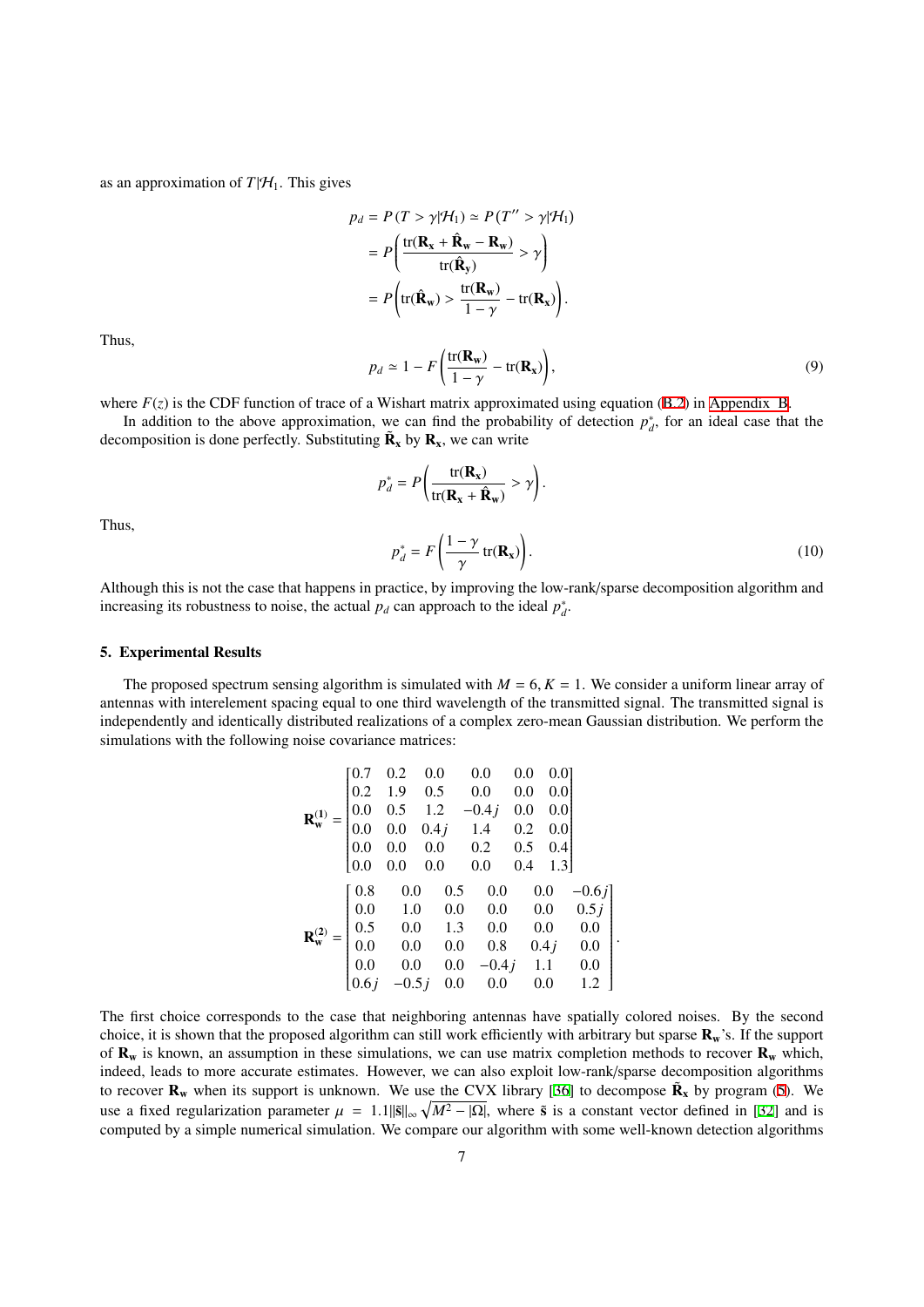

Figure 2:  $p_d$  of each detection algorithm versus SNR(dB) for  $N = 500$ ,  $\mathbf{R}_w = \mathbf{R}_w^{(1)}$  and other parameters as described in section 5. "tr( $\mathbf{\tilde{R}}_x$ )/ tr( $\mathbf{\hat{R}}_y$ ),  $\gamma_1$ " denotes  $p_d$  of our algorithm with the threshold calculated empirically with  $p_f = 0.01$ , while "tr( $\mathbf{\hat{R}}_x$ )/ tr( $\mathbf{\hat{R}}_y$ ),  $\gamma_2$ " stands for  $p_d$  of our algorithm with the threshold computed using (8) with the same  $p_f$ . "Approximation" and "Ideal Decomp." indicate the probabilities of detection calculated using equations (9) and (10), respectively.

<span id="page-7-2"></span>for uncorrelated noise case assuming one transmitter.  $\lambda_{max}(\hat{R}_y)/(tr(\hat{R}_y)/M)$ , called Scaled Largest Eigenvalue (SLE) [10], is suitable when  $\mathbf{R}_{w} = \sigma^2 \mathbf{I}$  $\mathbf{R}_{w} = \sigma^2 \mathbf{I}$  $\mathbf{R}_{w} = \sigma^2 \mathbf{I}$ , and  $\lambda_{max}(\hat{\mathbf{R}}_{y} \mathbf{D}^{-1})$  $\lambda_{max}(\hat{\mathbf{R}}_{y} \mathbf{D}^{-1})$  $\lambda_{max}(\hat{\mathbf{R}}_{y} \mathbf{D}^{-1})$  with  $\mathbf{D} = \text{diag}([\hat{\mathbf{R}}_{y}]_{11}, [\hat{\mathbf{R}}_{y}]_{22}, \dots, [\hat{\mathbf{R}}_{y}]_{MM}$ ] [12] is applicable when  $\mathbf{R}_{\mathbf{w}} = \text{diag}(\sigma_1^2, \dots, \sigma_M^2).$ 

Based on 1000 Monte-Carlo simulations, for each SNR, which is defined as  $10 \log_{10} (\text{tr}(\mathbf{R_x})/ \text{tr}(\mathbf{R_w}))$ , the probability of detection  $p_d$  is calculated for each algorithm. The results are shown in Figures 2 to 5 for different  $\mathbf{R_w}$ [and](#page-11-6) *N* values. The thresholds are computed empirically assuming  $p_f = 0.01$ , except for [the](#page-11-8) plots indicated by "tr( $\hat{\bf R}_x$ )/ tr( $\hat{\bf R}_y$ ),  $\gamma_2$ " in which the threshold is calculated using (8). For larger values of *N* (as in Figures 3 and 5), our algorithm performs much better since finite sampling effect decreases and matrix decomposition works with higher performance. For example, as depi[ct](#page-9-1)ed in Figure 5, for  $N = 2000$ , and  $\mathbf{R}_w = \mathbf{R}_w^{(2)}$  our metho[d d](#page-7-2)etects the presence of the primary signal with SNR 6 dB lower than the other methods. The approximation for the probability of detection is calculated from (9), and the probability of detection for the ide[al](#page-5-0) case is obtained using (10). As illustrat[ed](#page-8-0) in [Fi](#page-9-1)gures 2 to 5, the approximation of *p<sup>d</sup>* for our algorithm is close to the *p<sup>d</sup>* obtained from numerical simulations. Also, the performance decay is negligible when the approx[im](#page-9-1)ated threshold  $\gamma_2$  is used instead of the empirical threshold  $\gamma_1$ .

Finally, using equations (8) and (9) the receiver operational characteristic (ROC) curves can be calculated approx-imately. Figures [6](#page-6-0) and 7 depict the approximated ROC curves for  $N = 500$ , and  $N = 2000$  $N = 2000$  $N = 2000$ , where  $\mathbf{R}_w = \mathbf{R}_w^{(2)}$  in all [p](#page-7-2)lot[s.](#page-9-1)

#### 6. Conclusion

<span id="page-7-0"></span>In this paper, we considered spectrum sensing for CR nodes equipped with an array of sensors in spatially correlated noise environments with unknown noise covariance. We proposed a detection algorithm based on lowrank/sparse decomposition of the sample covariance matrix of the received signals. We evaluated the performance of the proposed detection algorithm using approximately derived probabilities of detection and false alarm. The simulation results showed that in a correlated noise environment, the proposed detector performs much better than the GLRT detectors for uncorrelated noise case.

#### Appendix A. Deriving GLRT detector for spatially correlated noise case

<span id="page-7-1"></span>We consider the case that  $K = 1$ ; i.e., there is only one transmitter. Let  $s(t) \sim N(0, p)$  be the transmitted signal from the source and  $w(t) \sim N(0, R_w)$  be the noise on the sensors. The received signal is  $y(t) = s(t)a(\theta) + w(t)$ , where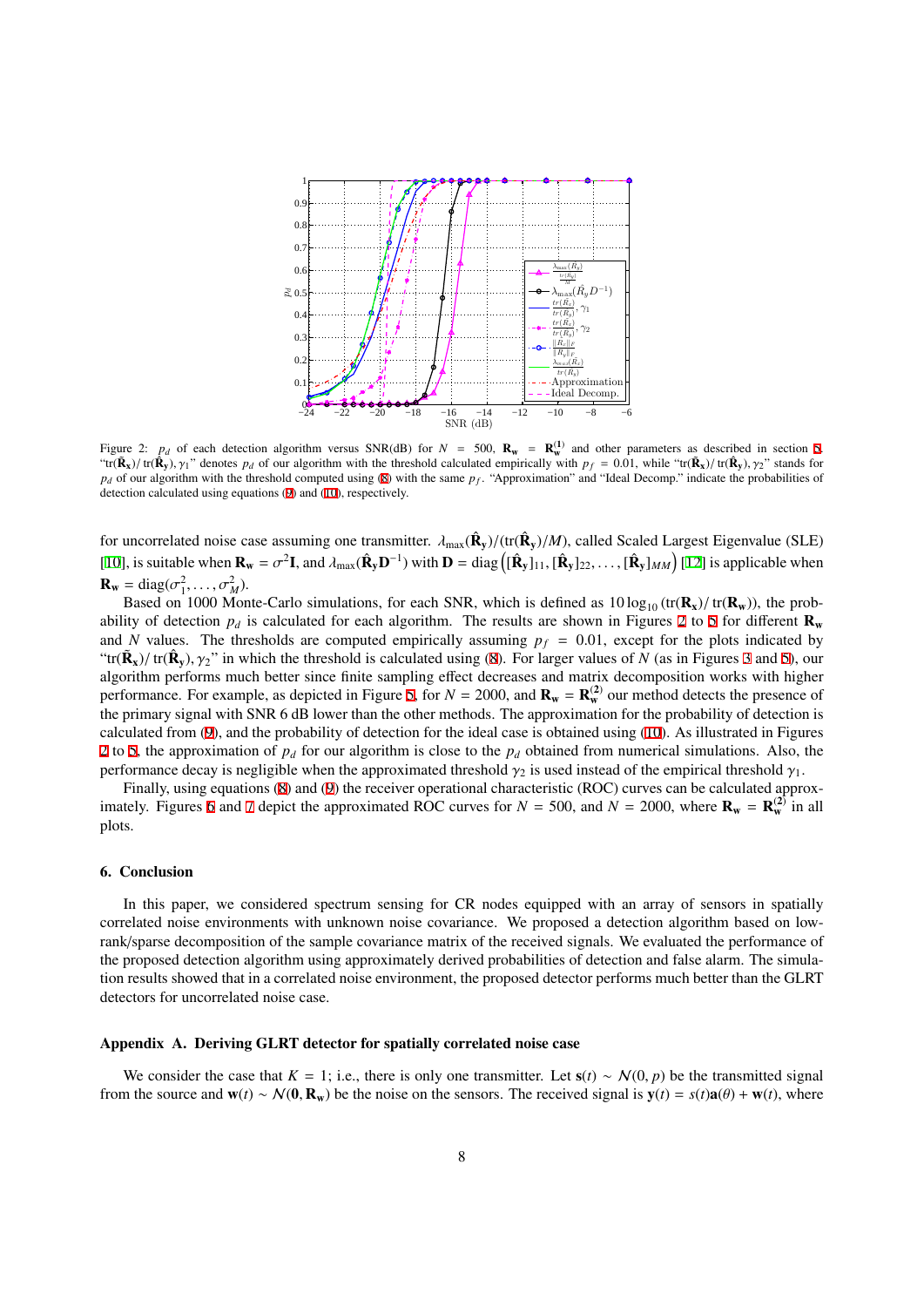

Figure 3: *p<sup>d</sup>* of each detection algorithm versus SNR (dB) under the same conditions as of Figure 2 except for *N* = 2000.

<span id="page-8-0"></span>

Figure 4:  $p_d$  of each detection algorithm versus SNR (dB) under the same conditions as of Figure 2 except for  $\mathbf{R}_w = \mathbf{R}_w^{(2)}$ , and  $N = 500$ .

 $\mathbf{a}(\theta) = (a_1(\theta), \dots, a_M(\theta))^T$  is the vector of complex gains of sensors in the direction  $\theta$  and  $\theta$  is the direction of arrival of the source. Let  $Y = [y(1), ..., y(N)]$ . Under  $H_1$ , the likelihood function is

$$
f(\mathbf{y}|\mathcal{H}_1, \mathbf{R}_{\mathbf{w}}, \theta, p) \propto \frac{1}{|\mathbf{R}_{\mathbf{y}}|^{\frac{1}{2}}} e^{-\frac{1}{2}\mathbf{y}^T \mathbf{R}_{\mathbf{y}}^{-1} \mathbf{y}}
$$
  
\n
$$
\Rightarrow f(\mathbf{Y}|\mathcal{H}_1, \mathbf{R}_{\mathbf{w}}, \theta, p) \propto \frac{1}{|\mathbf{R}_{\mathbf{y}}|^{\frac{N}{2}}} e^{-\frac{1}{2}\text{tr}(\mathbf{R}_{\mathbf{y}}^{-1} \mathbf{Y})},
$$

where  $\mathbf{R}_w$  and  $\mathbf{R}_y = p\mathbf{a}(\theta)\mathbf{a}(\theta)^T + \mathbf{R}_w$  are noise and received signal covariance matrices, respectively. Likewise, under  $H_0$ , we have

$$
f(\mathbf{Y}|\mathcal{H}_0, \mathbf{R}_{\mathbf{w}}) \propto \frac{1}{|\mathbf{R}_{\mathbf{w}}|^{\frac{N}{2}}} e^{-\frac{1}{2}\text{tr}(\mathbf{R}_{\mathbf{w}}^{-1}\mathbf{Y})}.
$$

The generalized likelihood ratio is then

$$
\mathcal{L} = \frac{\max\limits_{\mathbf{R}_{\mathbf{w}},\theta,p} \frac{1}{|\mathbf{R}_{\mathbf{y}}|^\frac{N}{2}} e^{-\frac{1}{2}\operatorname{tr}(\mathbf{R}_{\mathbf{y}}^{-1}\mathbf{Y})}}{\max\limits_{\mathbf{R}_{\mathbf{w}}}\frac{1}{|\mathbf{R}_{\mathbf{w}}|^\frac{N}{2}} e^{-\frac{1}{2}\operatorname{tr}(\mathbf{R}_{\mathbf{w}}^{-1}\mathbf{Y})}}.
$$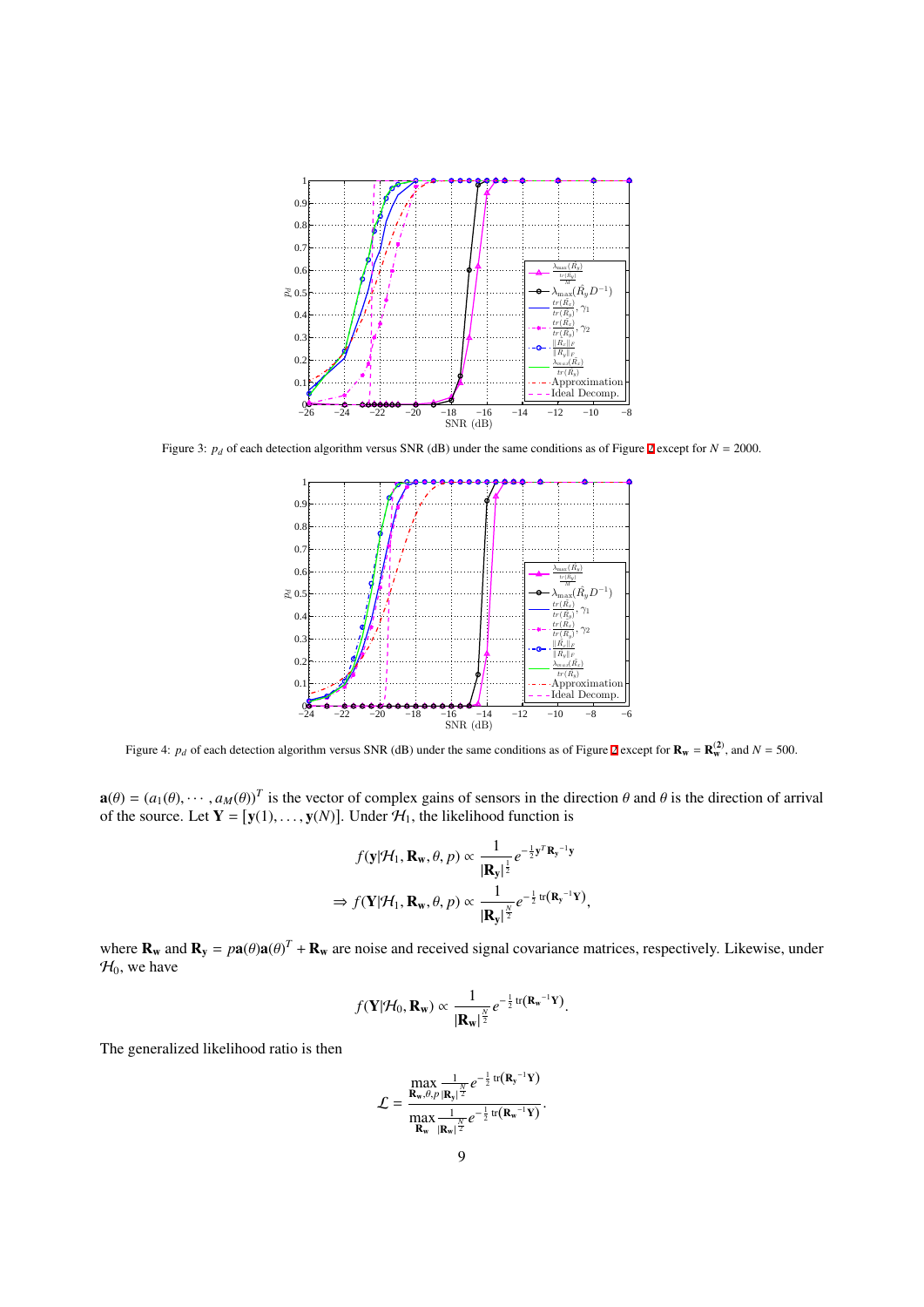

<span id="page-9-1"></span>Figure 5:  $p_d$  of each detection algorithm versus SNR (dB) under the same conditions as of Figure 4 except for  $\mathbf{R_w} = \mathbf{R_w^{(2)}}$ , and  $N = 2000$ .



Figure 6: The approximated ROC for different SNR values with  $\mathbf{R}_{w} = \mathbf{R}_{w}^{(2)}$  and  $N = 500$ .

It is easy to verify that both optimization problems in numerator and denominator are nonconvex. Furthermore, they become intractable for a general  $\mathbf{R}_{w}$ .

## Appendix B. Distribution of the trace of a Wishart matrix

<span id="page-9-0"></span>The exact distribution of tr( $\hat{\mathbf{R}}_{\mathbf{w}}$ ), the trace of a Wishart matrix, in a general case, can be computed using zonal polynomials [37]. However, these polynomials are hard to evaluate specially for large values of *M* or *N*. On the other hand,  $tr(\hat{\mathbf{R}}_w)$  equals to a linear combination of chi-square random variables [38]; that is,

$$
\operatorname{tr}(\hat{\mathbf{R}}_{\mathbf{w}}) \sim \sum_{i=1}^{M} \lambda_i \chi_N^2,
$$

where  $\lambda_i$  is the *i*th eigenvalues of  $\mathbf{R}_w$ . The distributio[n o](#page-11-25)f linear combination of chi-square random variables lacks a simple closed form expression [39]. Nevertheless, a simple approximate distribution can be obtained by constructing a random variable with the first three moments equal to the original random variable. Using the results of [40], the probability density function (PDF) of the approximating random variable is given by

$$
f(z) = \frac{N}{2\Lambda} \sum_{i=1}^{M} \frac{\left(\frac{Nz}{2\lambda_i}\right)^{\frac{N\Lambda}{2\lambda_i}-1} e^{-\frac{Nz}{2\lambda_i}}}{\Gamma\left(\frac{N\Lambda}{2\lambda_i}\right)},
$$
(B.1)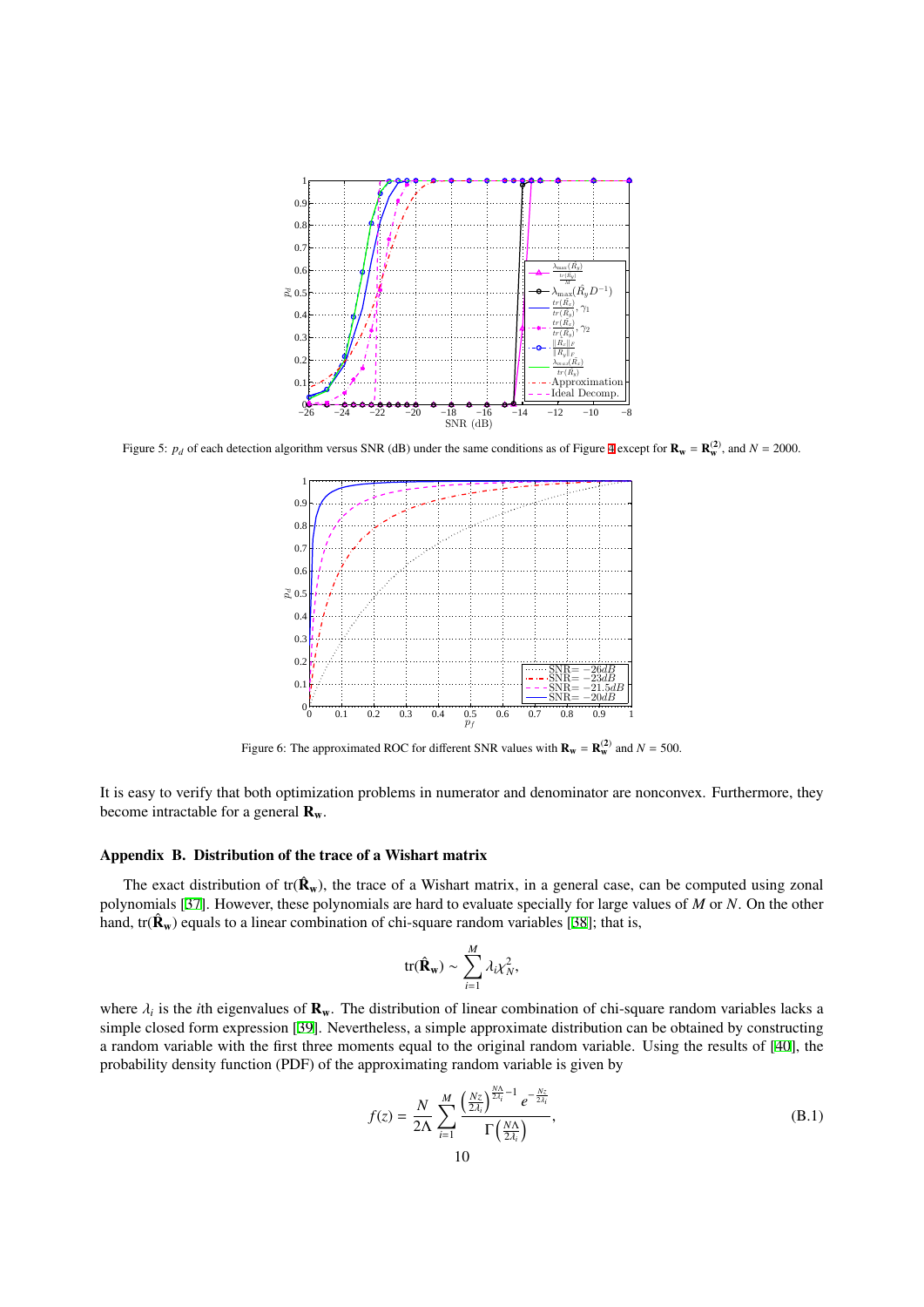

Figure 7: The approximated ROC for different SNR values with  $\mathbf{R}_{w} = \mathbf{R}_{w}^{(2)}$  and  $N = 2000$ .

where  $\Lambda \triangleq \sum_{i=1}^{M} \lambda_i$ ,  $z \ge 0$ , and  $\Gamma(x) = \int_0^\infty t^{x-1} e^{-t} dt$  is the *gamma function*. Thus, the CDF is

<span id="page-10-3"></span>
$$
F(z) = \int_0^z f(z')dz' = \frac{1}{\Lambda} \sum_{i=1}^M \frac{\lambda_i \gamma(\frac{N\Lambda}{2\lambda_i}, \frac{Nz}{2\lambda_i})}{\Gamma(\frac{N\Lambda}{2\lambda_i})},
$$
(B.2)

where  $\gamma(s, x) = \int_0^x t^{s-1} e^{-t} dt$  is the *lower incomplete gamma function*.

# Appendix C. Formulation of (5) as an SDP problem

Let  $\mathbf{r} = \text{vec}(\mathcal{P}_{\Omega}(\mathbf{R}_{y} - \mathbf{X}))$ , where  $\text{vec}(\mathbf{A})$  denotes a long vector obtained by stacking the columns of **A**. We can rewrite (5) as

$$
\widetilde{\mathbf{R}}_{\mathbf{x}} = \arg\min_{\mathbf{X},t} \left\{ \mu \operatorname{tr}(\mathbf{X}) + t \mid \mathbf{X} \geq \mathbf{0}, \|\mathbf{r}\|_2 \leq t \right\},\
$$

<span id="page-10-2"></span>where  $||\mathbf{r}||_2$  denotes the  $\ell_2$  norm of **r**, and *t* is an optimization variable. Moreover, using a Schur complement argument, the cons[tr](#page-3-0)aint  $||\mathbf{r}||_2 \leq t$  is equivalent to

$$
\begin{pmatrix} t\mathbf{I}_{M^2} & \mathbf{r} \\ \mathbf{r}^H & t \end{pmatrix} \geq \mathbf{0}.
$$

Therefore, (5) can be reformulated as the following SDP program:

$$
\widetilde{\mathbf{R}}_{\mathbf{x}} = \arg \min_{\mathbf{X},t} \left\{ \mu \operatorname{tr}(\mathbf{X}) + t \mid \begin{pmatrix} \mathbf{X} & \mathbf{0} & \mathbf{0} \\ \mathbf{0} & t\mathbf{I}_{M^2} & \mathbf{r} \\ \mathbf{0} & \mathbf{r}^H & t \end{pmatrix} \ge \mathbf{0} \right\}
$$

#### Acknowledgment

The authors wish to thank Dr. Joakim Jaldén, Dr. Aliakbar Tadaion, and anonymous reviewers for their helpful comments.

#### References

- [1] J. Mitola, M. G., Cognitive radio: making software radios more personal, IEEE Personal Communications 6 (4) (1999) 13–18.
- [2] H. Urkowitz, Energy detection of unknown deterministic signals, Proceedings of the IEEE 55 (4) (1967) 523–531.
- <span id="page-10-1"></span><span id="page-10-0"></span>[3] A. Sonnenschein, P. M. Fishman, Radiometric detection of spread-spectrum signals in noise of uncertain power, IEEE Transactions on Aerospace and Electronic Systems 28 (3) (1992) 654–660.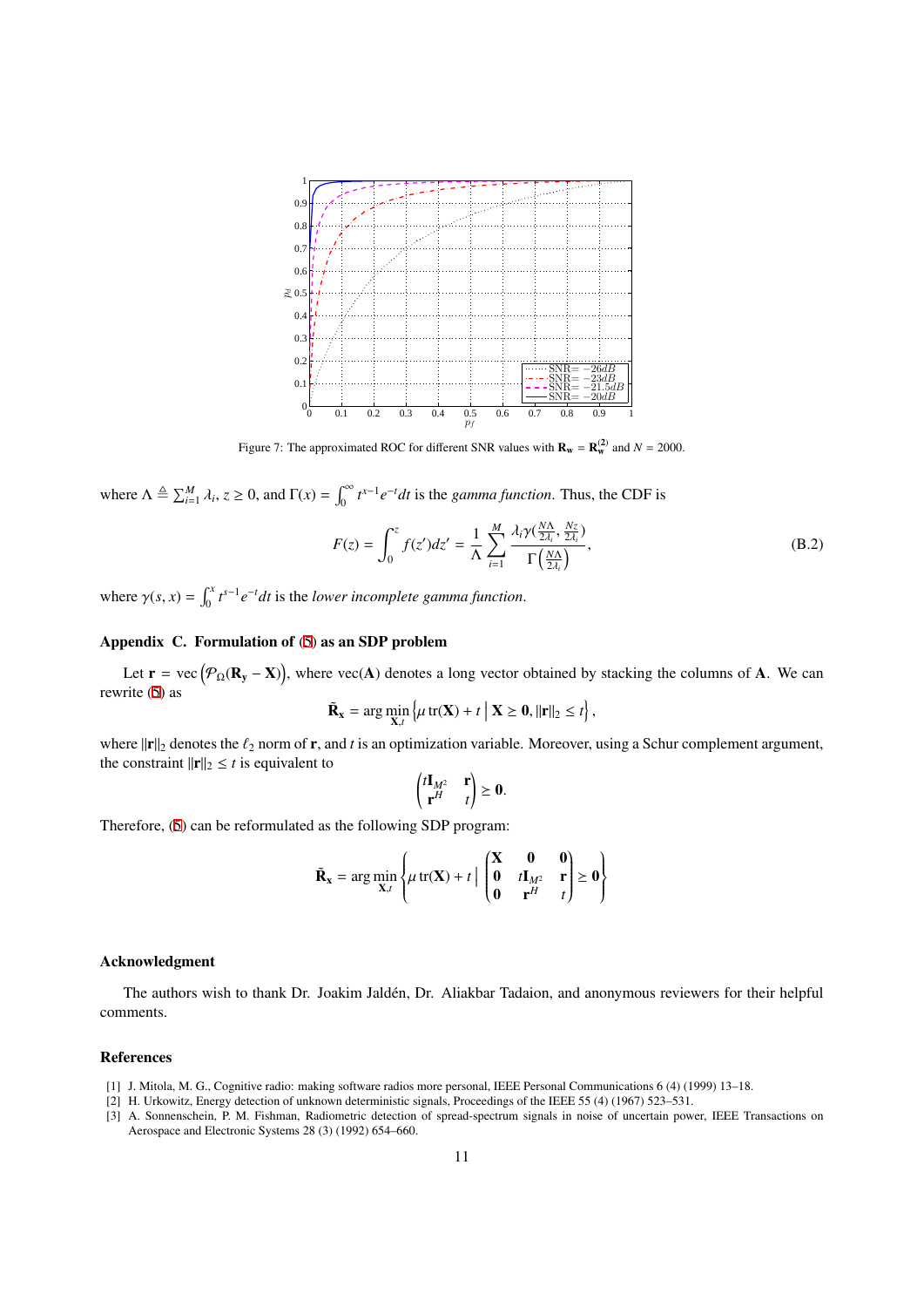- <span id="page-11-0"></span>[4] A. Sahai, D. Cabric, Spectrum sensing: fundamental limits and practical challenges, in: Proc. IEEE International Symposium on New Frontiers in Dynamic Spectrum Access Networks (DySPAN), 2005.
- <span id="page-11-1"></span>[5] W. Gardner, Spectral correlation of modulated signals: Part i–analog modulation, IEEE Transactions on Communications 35 (6) (1987) 584–594.
- <span id="page-11-2"></span>[6] P. D. Sutton, K. E. Nolan, L. E. Doyle, Cyclostationary signatures in practical cognitive radio applications, IEEE Journal on Selected Areas in Communications 26 (1) (2008) 13–24.
- <span id="page-11-3"></span>[7] P. Wang, J. Fang, N. Han, H. Li, Multiantenna-assisted spectrum sensing for cognitive radio, IEEE Transactions on Vehicular Technology 59 (4) (2010) 1791–1800.
- <span id="page-11-5"></span>[8] Y. Zeng, Y. Liang, Maximum-minimum eigenvalue detection for cognitive radio, in: IEEE International Symposium on Personal, Indoor and Mobile Radio Communications, 2007, IEEE, 2007, pp. 1–5.
- <span id="page-11-4"></span>[9] J. Manco-Vásquez, M. Lázaro-Gredilla, D. Ramírez, J. Vía, I. Santamaría, A bayesian approach for adaptive multiantenna sensing in cognitive radio networks, Signal Processing 96 (2014) 228–240.
- <span id="page-11-6"></span>[10] O. Besson, S. Kraut, L. L. Scharf, Detection of an unknown rank-one component in white noise, IEEE Transactions on Signal Processing 54 (7) (2006) 2835–2839.
- <span id="page-11-7"></span>[11] R. Lopez-Valcarce, G. Vazquez-Vilar, J. Sala, Multiantenna spectrum sensing for cognitive radio: overcoming noise uncertainty, in: Interna- ´ tional Workshop on Cognitive Information Processing (CIP), IEEE, 2010, pp. 310–315.
- <span id="page-11-8"></span>[12] D. Ramírez, J. Vía, I. Santamaria, Multiantenna spectrum sensing: The case of wideband rank-one primary signals, in: IEEE Sensor Array and Multichannel Signal Processing Workshop (SAM), IEEE, 2010, pp. 9–12.
- [13] I. Gupta, A. Ksienski, Effect of mutual coupling on the performance of adaptive arrays, IEEE Transactions on Antennas and Propagation 31 (5) (1983) 785–791.
- [14] H. Steyskal, J. S. Herd, Mutual coupling compensation in small array antennas, IEEE Transactions on Antennas and Propagation 38 (12) (1990) 1971–1975.
- [15] J. W. Wallace, M. A. Jensen, Mutual coupling in MIMO wireless systems: A rigorous network theory analysis, IEEE Transactions on Wireless Communications 3 (4) (2004) 1317–1325.
- <span id="page-11-9"></span>[16] T. Svantesson, A. Ranheim, Mutual coupling effects on the capacity of multielement antenna systems, in: IEEE International Conference on Acoustics, Speech, and Signal Processing (ICASSP), Vol. 4, 2001, pp. 2485–2488.
- <span id="page-11-10"></span>[17] J. Sala-Alvarez, G. Vazquez-Vilar, R. Lopez-Valcarce, Multiantenna GLR detection of rank-one signals with known power spectrum in white ´ noise with unknown spatial correlation, IEEE Transactions on Signal Processing 60 (6) (2012) 3065–3078.
- <span id="page-11-11"></span>[18] K. Jitvanichphaibool, Y.-C. Liang, Y. Zeng, Spectrum sensing using multiple antennas for spatially and temporally correlated noise environments, in: IEEE Symposium on New Frontiers in Dynamic Spectrum, IEEE, 2010, pp. 1–7.
- <span id="page-11-12"></span>[19] S. Vorobyov, A. Gershman, K. Wong, Maximum likelihood direction-of-arrival estimation in unknown noise fields using sparse sensor arrays, IEEE Trans. Signal Process. 53 (1) (2005) 34–43.
- <span id="page-11-13"></span>[20] T. Li, A. Nehorai, Maximum likelihood direction finding in spatially colored noise fields using sparse sensor arrays, IEEE Trans. on Signal Processing 59 (3) (2011) 1048–1062.
- <span id="page-11-14"></span>[21] E. J. Candes, X. Li, Y. Ma, J. Wright, Robust principal component analysis?, Journal of the ACM (JACM) 58 (3) (2011) 11. `
- <span id="page-11-15"></span>[22] F. Li, R. J. Vaccaro, Performance degradation of DOA estimators due to unknown noise fields, in: IEEE International Conference on Acoustics, Speech, and Signal Processing, IEEE, 1991, pp. 1413–1416.
- <span id="page-11-16"></span>[23] C. P. Domizioli, B. L. Hughes, K. G. Gard, G. Lazzi, Noise correlation in compact diversity receivers, IEEE Transactions on Communications 58 (5) (2010) 1426–1436.
- <span id="page-11-17"></span>[24] S. Krusevac, P. Rapajic, R. A. Kennedy, Channel capacity estimation for MIMO systems with correlated noise, in: IEEE Global Telecommunications Conference, Vol. 5, 2005, pp. 2812–2816.
- <span id="page-11-18"></span>[25] M. L. Eaton, Multivariate statistics: a vector space approach, Wiley New York, 1983.
- <span id="page-11-19"></span>[26] A. Kisliansky, R. Shavit, J. Tabrikian, Direction of arrival estimation in the presence of noise coupling in antenna arrays, IEEE Transactions on Antennas and Propagation 55 (7) (2007) 1940–1947.
- [27] O. Zeitouni, J. Ziv, N. Merhav, When is the generalized likelihood ratio test optimal?, IEEE Transactions on Information Theory 38 (5) (1992) 1597–1602.
- [28] E. J. Candés, B. Recht, Exact matrix completion via convex optimization, Foundations of Computational Mathematics 9 (6) (2009) 717-772.
- [29] B. Recht, M. Fazel, P. A. Parrilo, Guaranteed minimum-rank solutions of linear matrix equations via nuclear norm minimization, SIAM Rev. 55 (2010) 471–501.
- <span id="page-11-20"></span>[30] E. J. Candes, Y. Plan, Matrix completion with noise, Proceedings of the IEEE 98 (6) (2010) 925–936.
- <span id="page-11-21"></span>[31] R. Tibshirani, Regression shrinkage and selection via the lasso, Journal of the Royal Statistical Society. Series B (Methodological) (1996) 267–288.
- <span id="page-11-22"></span>[32] A. Belloni, V. Chernozhukov, L. Wang, Square-root lasso: pivotal recovery of sparse signals via conic programming, Biometrika 98 (4) (2011) 791–806.
- <span id="page-11-23"></span>[33] O. Klopp, et al., Noisy low-rank matrix completion with general sampling distribution, Bernoulli 20 (1) (2014) 282–303.
- [34] K.-C. Toh, M. J. Todd, R. H. Tütüncü, Sdpt3a matlab software package for semidefinite programming, version 1.3, Optimization methods and software 11 (1-4) (1999) 545–581.
- [35] I. Polik, T. Terlaky, Y. Zinchenko, Sedumi: a package for conic optimization, in: IMA workshop on Optimization and Control, Univ. Minnesota, Minneapolis, 2007.
- <span id="page-11-24"></span>[36] M. Grant, S. Boyd, CVX: Matlab software for disciplined convex programming, version 2.0 beta, http://cvxr.com/cvx (2012).
- [37] R. I. Murihead, Aspects of Multivariate Statistical Theory, Wiley Interscience, 1981.
- <span id="page-11-25"></span>[38] S. Kourouklis, P. G. Moschopoulos, On the distribution of the trace of a noncentral wishart matrix, Metron 43 (2) (1985) 85–92.
- [39] A. Castaño-Martínez, F. López-Blázquez, Distribution of a sum of weighted central chi-square variables, Communications in StatisticsTheory and Methods 34 (3) (2005) 515–524.
- [40] S. Gabler, C. Wolff, A quick and easy approximation to the distribution of a sum of weighted chi-square variables, Statistical papers 28 (1)